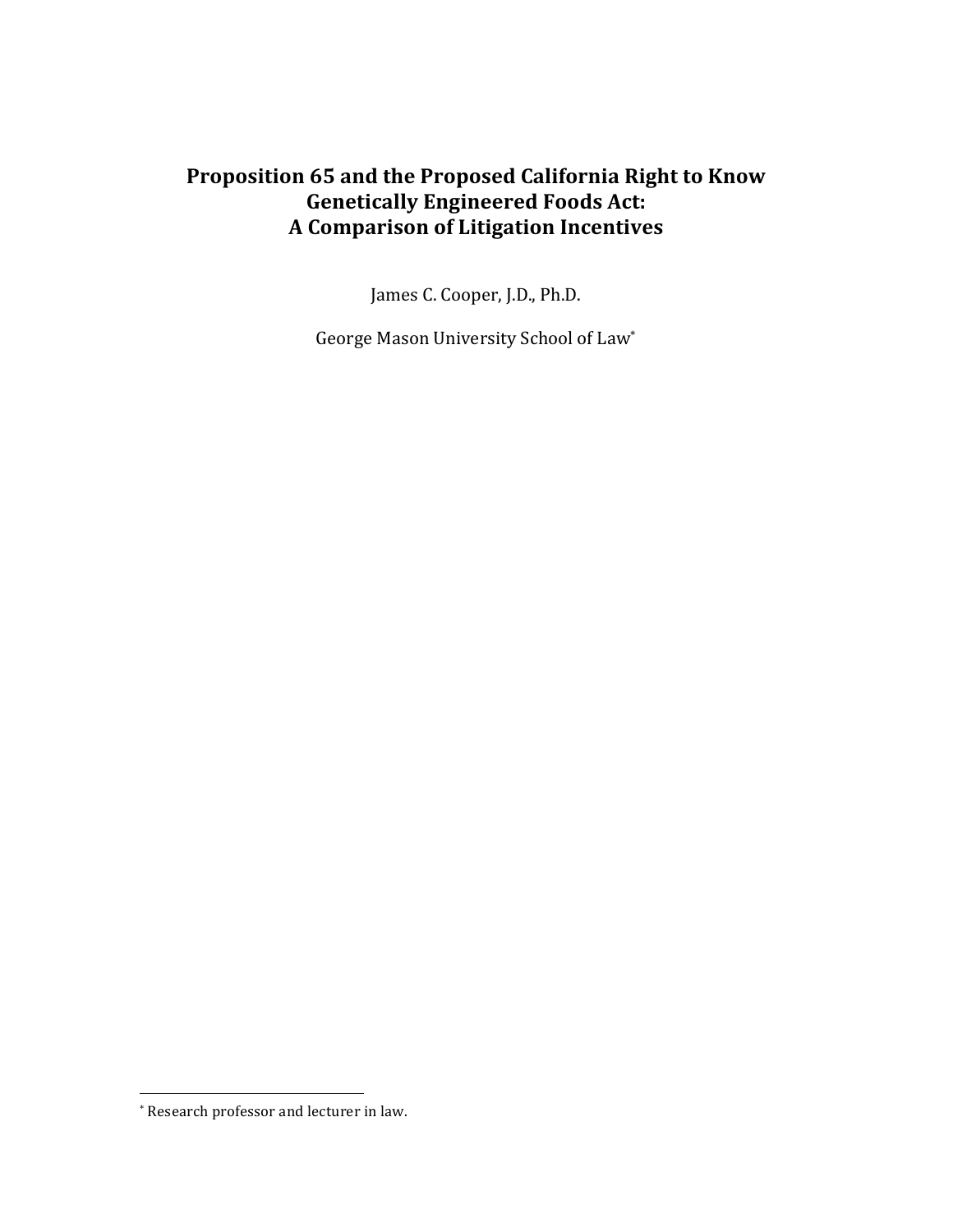### **INTRODUCTION & EXECUTIVE SUMMARY**

This paper examines the legal differences between the proposed California Right to Know Genetically Engineered Foods Act ("Label GMO") and the California Safe Drinking Water and Toxic Enforcement Act of 1986 ("Proposition 65"). This paper takes no position on the underlying merits of Label GMO. Rather, it is intended to provide an academic analysis of the relative incentives to engage in abusive litigation under these provisions.

Proposition 65 is a consumer disclosure act. It requires companies to provide warnings to consumers if their products or actions will expose consumers to certain levels of chemicals found by the state of California to cause cancer or to harm reproductive health. Proposition 65 allows private plaintiffs to sue to enforce its provisions, and provides them with a "bounty" of twenty-five percent of civil penalties collected. Further, Proposition 65 defendants routinely settle cases by making payments directly to the defendant "in lieu of civil penalties."<sup>1</sup> Given its breadth, and the concomitant burden of proving compliance with an uncertain legal standard, commentators have worried that Proposition 65 creates incentives for plaintiffs to engage in abusive litigation designed merely to extort settlements.<sup>2</sup> Indeed, since its inception, Proposition 65 has spawned numerous lawsuits that have resulted in settlements worth millions of dollars, much of which has gone to attorneys.<sup>3</sup>

Label GMO also is a consumer disclosure act. Label GMO would require genetically engineered foods to be labeled as such in retail packing or displays, and it would prevent genetically engineered food from being labeled "natural." Because Label GMO, like Proposition 65, includes a private right of action, some worry that Label GMO will provide another vehicle for plaintiffs' attorneys to coerce settlements from businesses.

&&&&&&&&&&&&&&&&&&&&&&&&&&&&&&&&&&&&&&&&&&&&&&&&&&&&&&&

<sup>3</sup> See William W. Funderburk, Jr. & Peter Muthig, *Defense Strategies in Proposition 65 Law Litigation*, Environmental Law Section of the State Bar of California, Vol. 9, No. 2 (Spring 2000), at

<sup>&</sup>lt;sup>1</sup> See Letter from California Attorney Gen., Edmund G. Brown, Jr. to Proposition 65 Plaintiffs' Counsel  $(Dec. 21, 2010).$ 

<sup>&</sup>lt;sup>2</sup> See Anthony T. Caso, Bounty Hunters and the Public Interest – A Study of California Proposition 65, Engage, Vol. 13, No. 1 (March 2012), at http://www.fed-

soc.org/doclib/20120322\_CasoEngage13.1.pdf; see also *Consumer Def. Group v. Rental Hous. Indus.*, 137 Cal. App.  $4<sup>th</sup> 1185$  (2006) (describing abusive litigation strategy under Proposition 65).

http://www.stanzlerlawgroup.com/publications/pub20.htm; According to the California Attorney General's Office, the number of private Proposition 65 settlements in 2011 was 327, up from 180 in 2010. The AG's office settled eleven and seven Proposition 65 cases in 2011 and 2010, respectively. In 2011, 74 percent of total settlements went to attorney fees and costs, See Annual Report of Private Settlements, at http://oag.ca.gov/sites/all/files/pdfs/prop65/Alpert\_Report2011.pdf? (2011); http://oag.ca.gov/sites/all/files/pdfs/prop65/Alpert\_Report2010.pdf? (2010).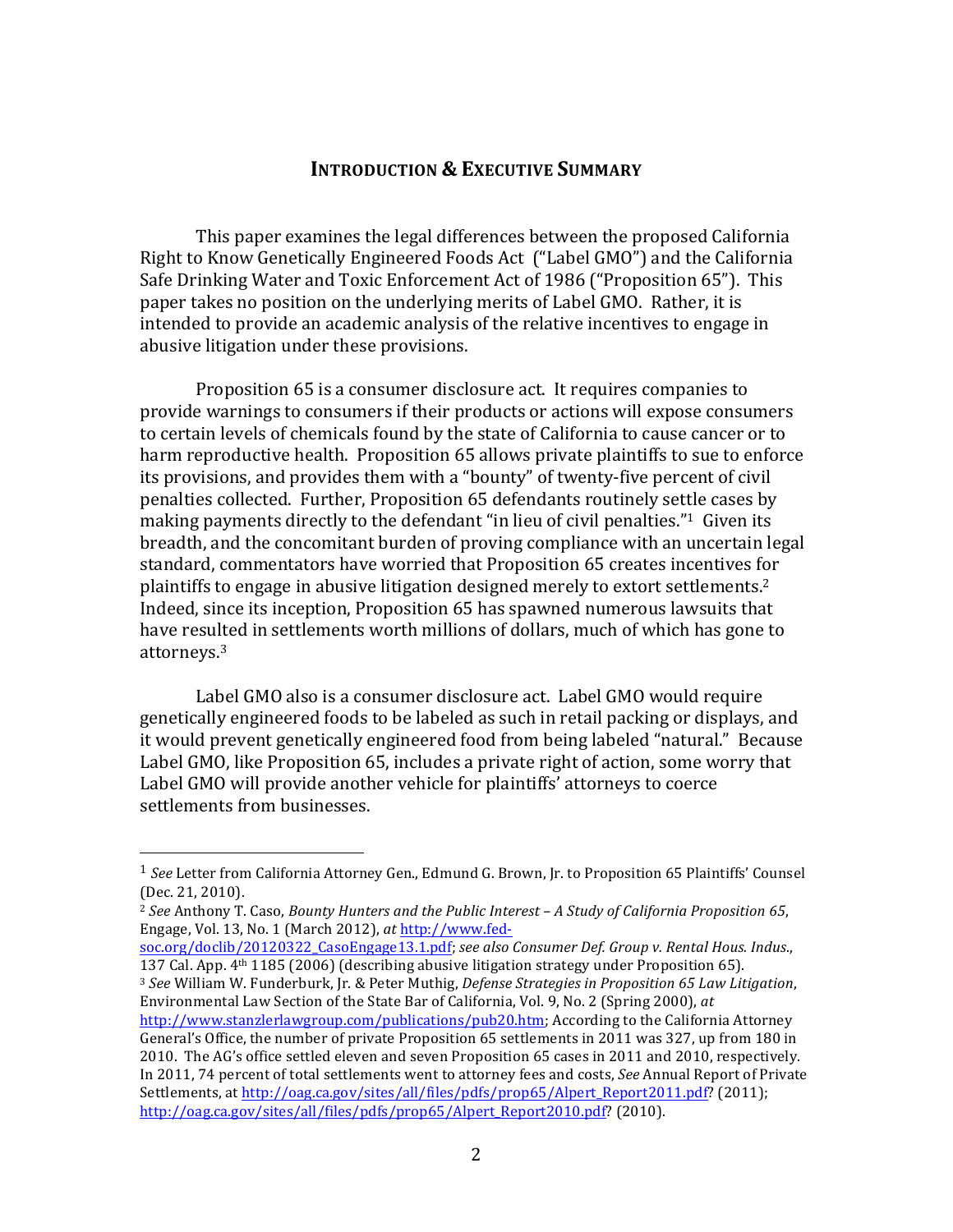The adoption of Label GMO likely would result in private lawsuits to enforce its provisions. Important differences between Label GMO and Proposition 65, however, substantially reduce the potential that Label GMO will result in the epidemic of abusive private litigation associated with Proposition 65.

- Label GMO would apply to a much narrower economic sector than **Proposition 65.**
	- $\circ$  Proposition 65 applies to all products and industries, and concerns exposure to any one of over 800 chemicals listed by the State.
	- $\circ$  Label GMO applies only to genetically engineered food sold at retail, and specifically exempts medical foods and food prepared for immediate consumption.
	- $\circ$  In this manner, Label GMO simply would generate fewer opportunities for claims to arise.

# • Label GMO would provide businesses with greater legal certainty than **Proposition 65.**

- o Because Proposition 65 covers over 800 chemicals and focuses on consumer exposure levels, rather than product composition, businesses often can have difficulty knowing whether they are in compliance with its provisions. Further compounding this legal uncertainty, the California Office of Environmental Health Hazard Assessment (OEHHA) has developed safe harbor exposure levels for only about 300 of the chemicals covered by Proposition 65. In other words, for the remaining 500+ covered chemicals, companies are unaware of the exposure levels permitted, making compliance difficult, if not impossible.
- $\circ$  Label GMO, on the other hand, provides clear threshold standards, allowing businesses to gauge their compliance with its requirements with certainty.
- $\circ$  Accordingly, unlike the case of Proposition 65, baseless demand letters from plaintiffs claiming Label GMO violations will be less likely to result in extorted settlements, which will reduce incentives to file such strike suits in the first place.
- Label GMO would allow businesses more exceptions from its provisions **than!Proposition!65.**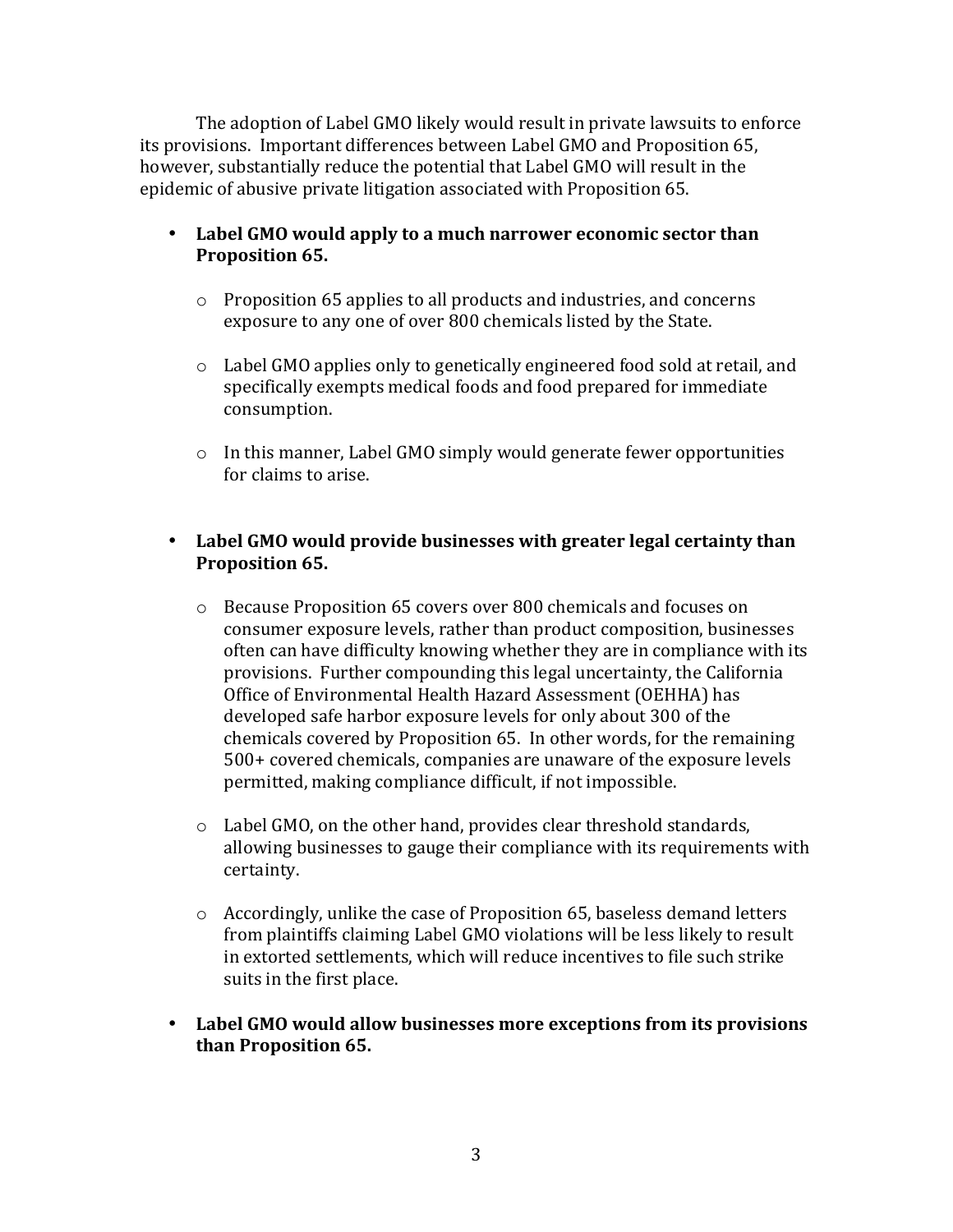- o Apart&from&its&small&(and&largely&uncertain)&*de)minimis* threshold& exposure exemptions, Proposition 65's only exemptions are for businesses that employee fewer than ten people, federal preemption, and exposure due to chemicals naturally occurring in food (which is difficult to show in practice).
- $\circ$  Label GMO provides an absolute defense for any party that relies on a sworn statement from its supplier that the food in question was not knowingly or intentionally genetically engineered or comingled with genetically engineered food.<sup>4</sup> This defense allows businesses an inexpensive means to defeat private suits early without having to pay plaintiffs' legal fees, which in turn will discourage private litigation.
- $\circ$  Label GMO provides a precise safe harbor based on product composition rather than public exposure (phased out over seven years). It also provides businesses with several clear-cut exemptions from its labeling requirement, including medical food, and food that is intended for immediate consumption, derived from animals fed genetically engineered foods, or made with genetically engineered processing aids or enzymes. The extent to which these exemptions reduce the probability that a plaintiff will prevail at trial will reduce *ex ante* incentives to bring private suits.
- $\circ$  Label GMO further allows a defendant 30 days to cure a violation, which will bar a suit for damages. Knowing that a defendant can avoid paying damages and attorneys' fees by taking appropriate ameliorative actions will reduce the expected payoff from a suit, and hence incentives to file a suit in the first place.

\* \* \*

In summary, relative to Proposition 65, Label GMO is more narrowly drawn, provides more exemptions from its provisions, and is likely to provide greater certainty for businesses with respect to their compliance. Accordingly, there is reason to believe that these important differences substantially reduce the potential for Label GMO to foster the type of abusive private litigation associated with Proposition 65.

 $4$  Importantly, a supplier will not be held to a strict liability standard. Rather, a reasonable mistake of facts on the supplier's part would not appear to prevent reliance on such a statement, or open the supplier up to liability. That is, if the food in question turns out to have been genetically engineered or comingled with genetically engineered food without the supplier's knowledge, the statement would remain valid. See Cal. Pen. Code § 7(5) (defining "knowingly" as "knowledge that the facts exist which bring the act or omission within the provisions of this code.").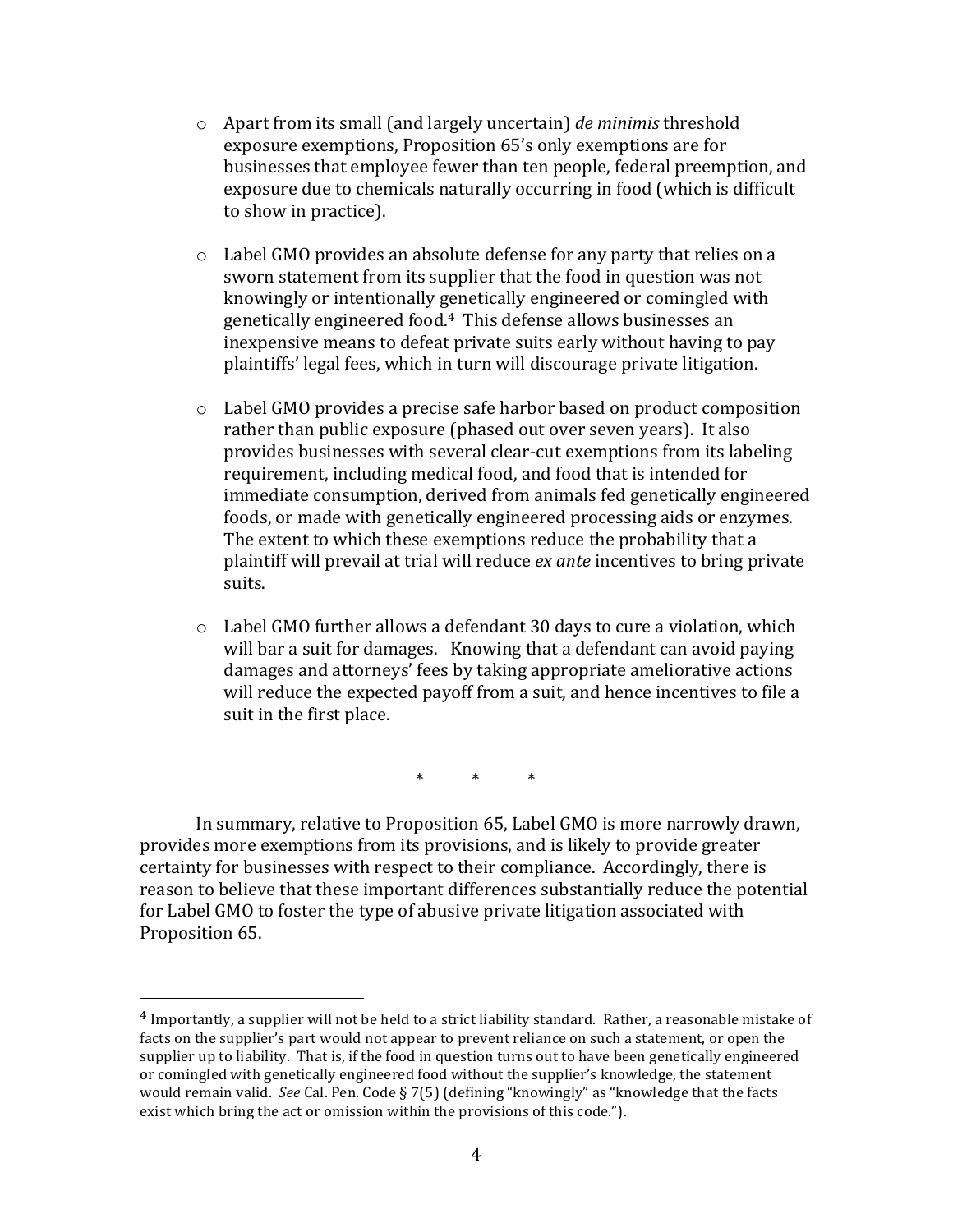# **I. BACKGROUND**

This section provides an overview of the major provisions of Proposition 65 and Label GMO.

### **A. Proposition!65**

### 1. Conduct Prohibited

The California Safe Drinking Water and Toxic Enforcement Act of 1986 (Proposition  $65$ )<sup>5</sup> requires businesses to provide "clear and reasonable warnings" before "knowingly and intentionally" exposing individuals to chemicals known to cause cancer or reproductive toxicity.<sup>6</sup> "Knowingly" does not require actual knowledge that "discharge, release, or exposure is unlawful," only knowledge that the discharge, release or exposure in question is occurring.<sup>7</sup> "Intentionally" is not defined, but some case law suggests that it requires "control over factors which may give rise to [exposure]."<sup>8</sup> Acceptable Proposition 65 warnings vary depending on the circumstance, and could take the form of consumer product labeling or posted warnings in the workplace.<sup>9</sup> Proposition 65 also prohibits businesses from discharging chemicals known to cause cancer or reproductive toxicity into the drinking water. $10$ 

Pursuant to Proposition 65, the California Office of Environmental Health Hazard Assessment (OEHHA) has compiled a list of the chemicals known to cause cancer or reproductive toxicity.<sup>11</sup> Currently, there are over 800 chemicals listed.

#### 2. Exemptions

Proposition 65 does not apply to any person employing fewer than ten employees.<sup>12</sup> It also exempts discharges or releases that take place less than twenty months after a chemical is listed, and exposure that takes place less than twelve

&&&&&&&&&&&&&&&&&&&&&&&&&&&&&&&&&&&&&&&&&&&&&&&&&&&&&&&

http://oehha.ca.gov/prop65/prop65\_list/files/P65single031612.pdf.&

<sup>5</sup> Cal. Health & Safety Code § 25249.5 et seq.

 $6$  Id. at § 25249.6.

<sup>7 27</sup> Cal. Code Reg. § 25102(n).

<sup>8</sup> See Corp. for Clean Air, Inc. v. Gen. Motors Corp., 1998 WL 35229975 (Cal. Sup., Sept. 14, 1998); see also Nicolle-Wagner v. Deukmejian, 230 Cal. App. 3d 652, 659-60 (1991) (suggesting that the "knowingly and intentionally" elements require "culpable human activity").

<sup>&</sup>lt;sup>9</sup> The implementing regulations for Proposition 65 provides required warnings. See 27 Cal. Code Reg. §§ 25601-25605.2.

<sup>10</sup> Cal. Health & Safety Code § 25249.5.

<sup>&</sup>lt;sup>11</sup> See State of California Environmental Protection Agency, Office of Environmental Health Hazard Assessment, Safe Drinking Water and Toxic Enforcement Act of 1986, Chemicals Known to the State to Cause Cancer or Reproductive Toxicity (March 13, 2012), at

<sup>&</sup>lt;sup>12</sup> Cal. Health & Safety Code § 25249.11(b).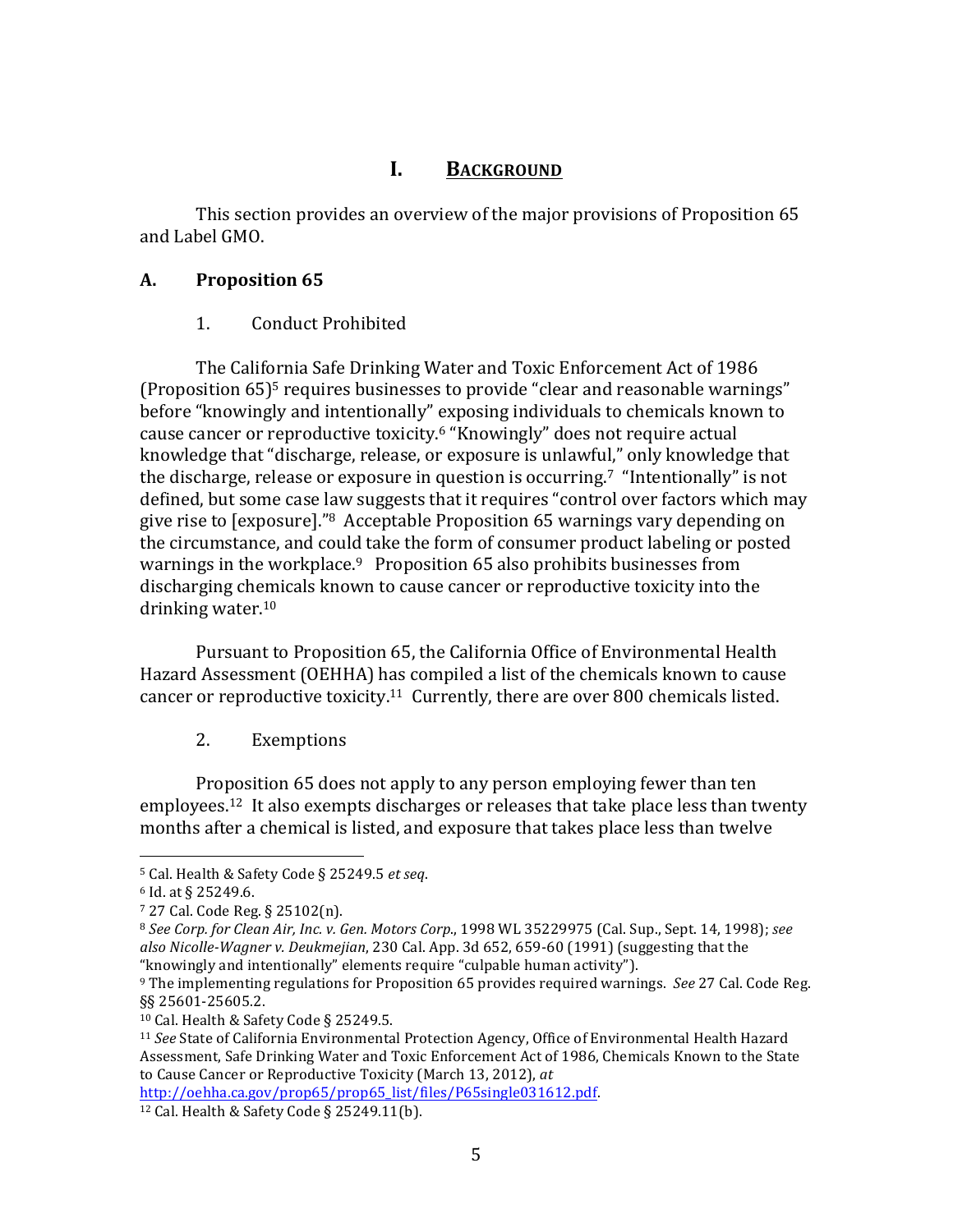months after a chemical is listed.<sup>13</sup> A business will also be exempt from Proposition 65's warning provisions if federal warning provisions preempt Proposition 65.<sup>14</sup>

Proposition 65 exempts certain *de minimis* discharge and exposure levels. For example, Proposition 65 does not apply to discharges or releases that "will not cause any significant amount of the discharged or released chemical to enter any source of drinking water" and that are otherwise in conformity with the law.<sup>15</sup> Further, Proposition 65 exempts exposure to chemicals listed as causing cancer that "pose[] no significant risk assuming lifetime exposure at the level in question."<sup>16</sup> The "no significant risk" level is defined as a level of exposure that would cause no more than one excess case of cancer per 100,000 persons exposed over a 70-year lifetime. Proposition 65 also exempts exposure to chemicals listed as causing birth defects or reproductive harm that "will have no observable effect assuming exposure at one thousand (1,000) times the level in question."<sup>17</sup> Therefore, businesses subject to Proposition 65 must provide a warning for their product if it exposes consumers to more than  $1/1,000$  of the "no observable effect" level of a listed chemical.

OEHHA has developed "safe harbor" exposure levels to assist businesses in determining whether their product requires a warning or whether they are prohibited from discharging into drinking water sources.<sup>18</sup> It has established safe harbor levels for about 300 of the listed chemicals. For the remainder of the listed chemicals, the regulations set out methods for establishing exposure and discharge levels below the relevant thresholds.<sup>19</sup>

The defendant in a Proposition 65 action bears the burden of proving that the exposure levels in question are below the allowable levels.<sup>20</sup> In the case of chemicals for which OEHHA has not established safe harbor levels, this showing can be especially difficult, likely requiring a full-scale scientific study.<sup>21</sup> Given the factual nature of this defense, moreover, it is unlikely to be useful at the motion-to-dismiss or summary judgment stages of litigation.<sup>22</sup>

Proposition 65 also exempts exposure from chemicals naturally occurring in food.<sup>23</sup> As in the case of *de minimis* exposure levels, the defendant bears the burden

http://oehha.ca.gov/prop65/pdf/2012StatusReportJune.pdf.&

<sup>&</sup>amp;&&&&&&&&&&&&&&&&&&&&&&&&&&&&&&&&&&&&&&&&&&&&&&&&&&&&&& 13 Id. at §§ 25249.9(a), 25240.10(b).

 $14$  Id. at 25249.10(a),

 $15$  Id. at § 25249.9(b).

 $16$  Id. at § 25249.10(c).

 $17$  Id.

<sup>&</sup>lt;sup>18</sup> *See* Proposition 65 Safe Harbor Levels (June 2012), at

<sup>&</sup>lt;sup>19</sup> *See* Cal. Code. Reg. §§ 25701-25821.

<sup>&</sup>lt;sup>20</sup> *See* id. at §§ 25249.9(b), 25249.10(c).

<sup>&</sup>lt;sup>21</sup> *See Cons. Def. Group.*, 137 Cal. App. 4<sup>th</sup> at 1215.

<sup>&</sup>lt;sup>22</sup> *See* id. at 1214-15 (it is nearly impossible to defend a Proposition 65 warning action by showing exposure levels below the allowable thresholds absent a full trial).

<sup>&</sup>lt;sup>23</sup> Cal. Code Reg. § 25501(a).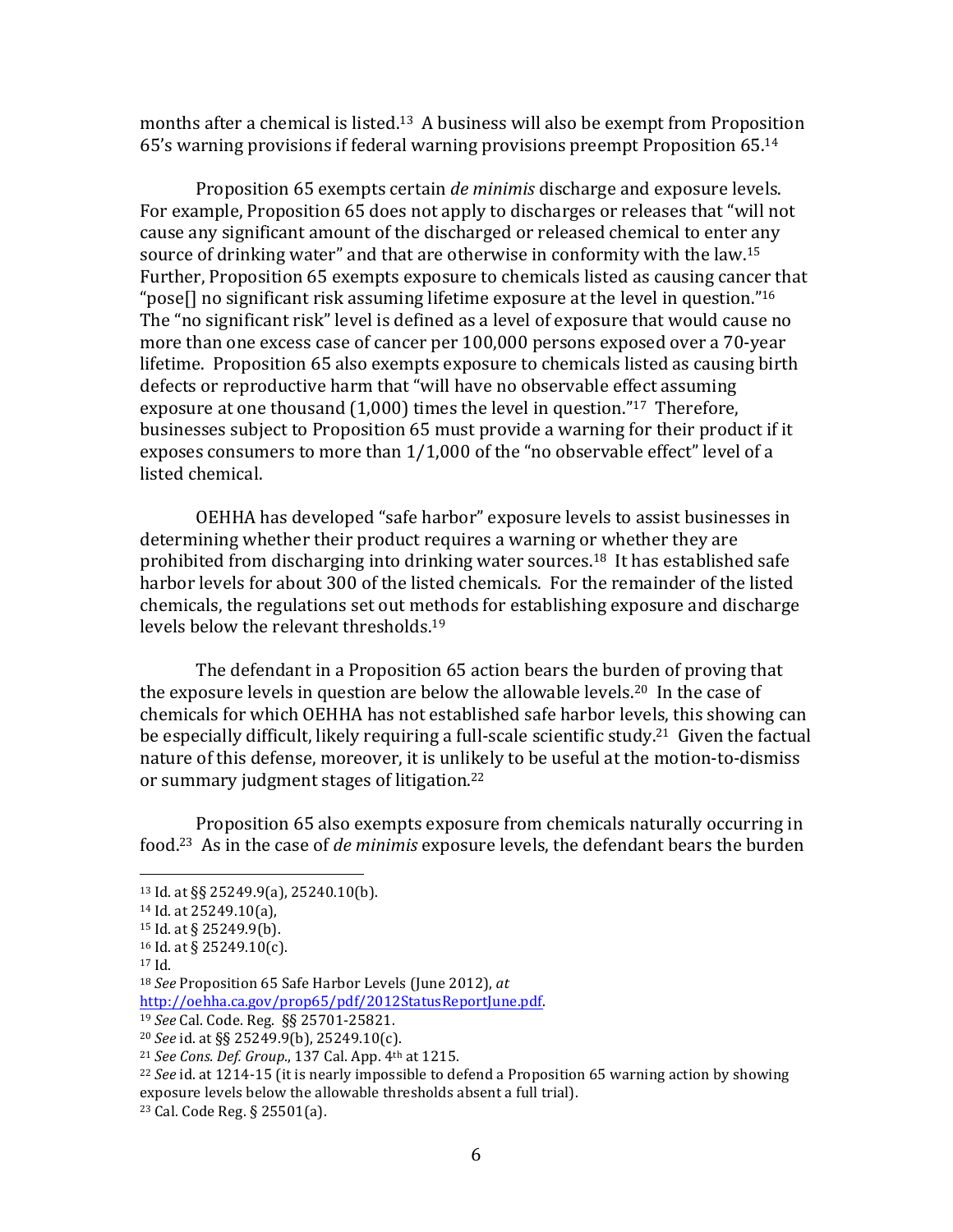of proving this exemption. Because there are no established levels of Proposition 65 chemicals that occur naturally in food, such a showing is also very fact intensive, likely requiring a defendant to carry out an extensive scientific study.<sup>24</sup> The fact intensive nature of this showing, moreover, is also likely to limit its usefulness as a defense at pre-trial stages of litigation.

# 3. Enforcement and Penalties

The California Attorney General's Office, as well as district or city attorneys (for cities with a population greater than  $750,000$ ) may enforce Proposition 65.<sup>25</sup> Further, an individual "acting in the public interest," may enforce Proposition 65. 26 Before commencing a private action, a potential plaintiff must give the Attorney General and relevant district or city attorney, and the alleged violator, sixty-days notice.<sup>27</sup> The private litigant may not pursue the case if a public prosecutor decides to commence an action.<sup>28</sup> Further, a court must approve any settlement involving private Proposition 65 actions.<sup>29</sup>

A Proposition 65 violator is potentially liable for up to \$2,500 per day for each violation.<sup>30</sup> Further, a defendant losing a Proposition 65 action is liable for court costs and reasonable attorneys fees; indeed, attorneys' fees most often swamp the civil penalties in Proposition 65 settlements. Proposition 65 also provides that a private party bringing an action will receive 25 percent of assessed civil penalties,  $31$ and that defendants may make "payments in lieu of civil penalties" for activities that limit toxic exposure.<sup>32</sup> In practice, these payments are often made to parties bringing the suits. $33$ 

# **B. The Proposed California Right to Know Genetically Engineered Food Act**

1. Conduct Prohibited

&&&&&&&&&&&&&&&&&&&&&&&&&&&&&&&&&&&&&&&&&&&&&&&&&&&&&&&

 $31$  Id. at § 25249.12(d).

<sup>&</sup>lt;sup>24</sup> See People v. Tri-Union Seafoods, LLC, 171 Cal. App. 4<sup>th</sup> 1549 (2009).

 $25$  Id. at § 25249.7(c).

<sup>&</sup>lt;sup>26</sup> Id. at § 25249.7(d).

 $27$  Id. at § 25249.7(d)(1).

 $28$  Id. at § 25249.7(d)(2).

<sup>&</sup>lt;sup>29</sup> Id. at § 25249.7(f)(4). The court may approve a settlement only if it finds that (1) any warning required by the settlement conforms with Proposition 65's requirements; (2) any award of attorney's fees is reasonable; and (3) any penalty amount is reasonable. *Id.* A private plaintiff presenting a settlement to a court has the burden of producing "evidence sufficient to sustain" these required findings. Id. at  $\S 25249.7(f)(5)$ .

<sup>30</sup> Id. at § 25249.7(b).

<sup>&</sup>lt;sup>32</sup> *See* Cal. Code. Reg. § 3203(b).

<sup>&</sup>lt;sup>33</sup> See Letter from California Attorney Gen., Edmund G. Brown, Jr. to Proposition 65 Plaintiffs' Counsel (Dec. 21, 2010). The most recent AG report on Proposition 65 settlements shows that civil penalties comprise only 13 percent of the total dollar value of all settlements, whereas attorney's fees and costs and other payments comprise 87 percent.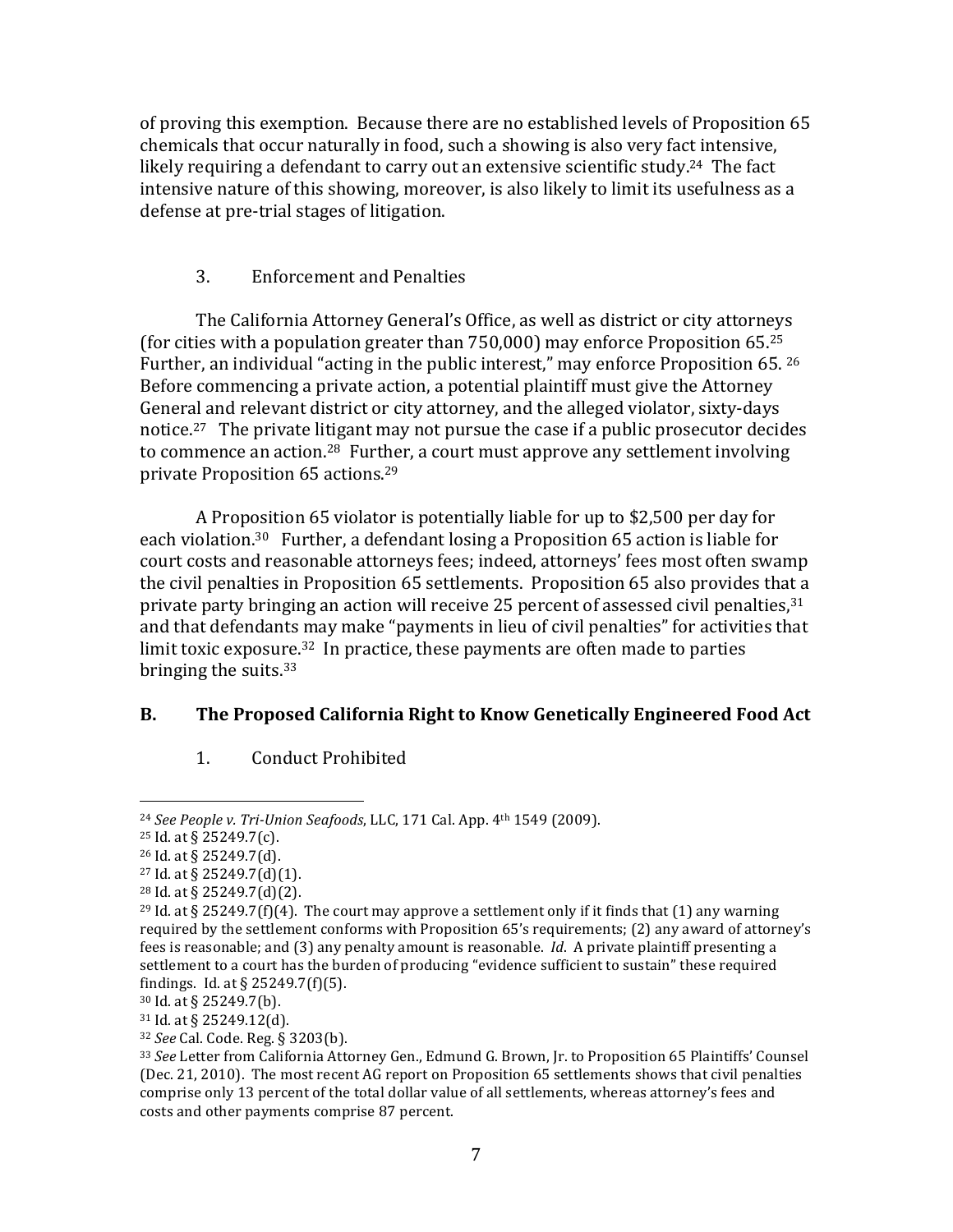Broadly, the proposed Label GMO Act would (1) require genetically engineered food retailed in California to be labeled as such;<sup>34</sup> and (2) prohibit genetically engineered food from being labeled "natural."<sup>35</sup>

### 2. Exemptions

Label GMO has numerous exemptions from its requirements. First, the defendant will avoid liability if the food in question has been produced "without the knowing and intentional use of genetically engineered seed or food."36 The person responsible for complying with Label GMO can take advantage of this defense if they receive a sworn statement from their supplier that the food has not been "knowingly or intentionally" genetically engineered or comingled with genetically engineered food.<sup>37</sup>

Second, Label GMO provides a *de minimis* exception until July 1, 2019. A processed food will be exempt from Label GMO's labeling requirement as long as it contains no more than ten genetically engineered ingredients that each account for no more than .5 percent of the food's total weight.<sup>38</sup>

Label GMO also includes additional exemptions:

- Food from an animal that has been fed or treated with genetically engineered foods or drugs.<sup>39</sup>
- Food that is subject to Label GMO solely because it includes one or more genetically engineered processing aids or enzymes.<sup>40</sup>
- Alcoholic beverages. $41$
- Food that an independent organization has determined not to be knowingly and intentionally produced from, or comingled with, genetically engineered food.<sup>42</sup>
- Food that has been certified to be labeled "organic" under federal  $law<sup>43</sup>$

<sup>34</sup> Label GMO, § 110809.

<sup>35</sup> Id. § 11809.1.

<sup>36</sup> Id. §110809.2(b).

<sup>&</sup>lt;sup>37</sup> *Id.* Importantly, a supplier will not be held to a strict liability standard. Rather, a reasonable mistake of facts on the supplier's part would not appear to prevent reliance on such a statement, or open the supplier up to liability. That is, if the food in question turns out to have been genetically engineered or comingled with genetically engineered food without the supplier's knowledge, the statement would remain valid. See Cal. Pen. Code § 7(5) (defining "knowingly" as "knowledge that the facts exist which bring the act or omission within the provisions of this code.").

 $38$  Id.  $\S$  110809.2(e).

 $39$  Id. § 110809.2(a).

<sup>40</sup> Id.&§&110809.2(c).

 $41$  Id. § 110809.2(d).

 $42$  Id. § 110809.2(f).

 $43$  Id.  $\S$  110809.2(g).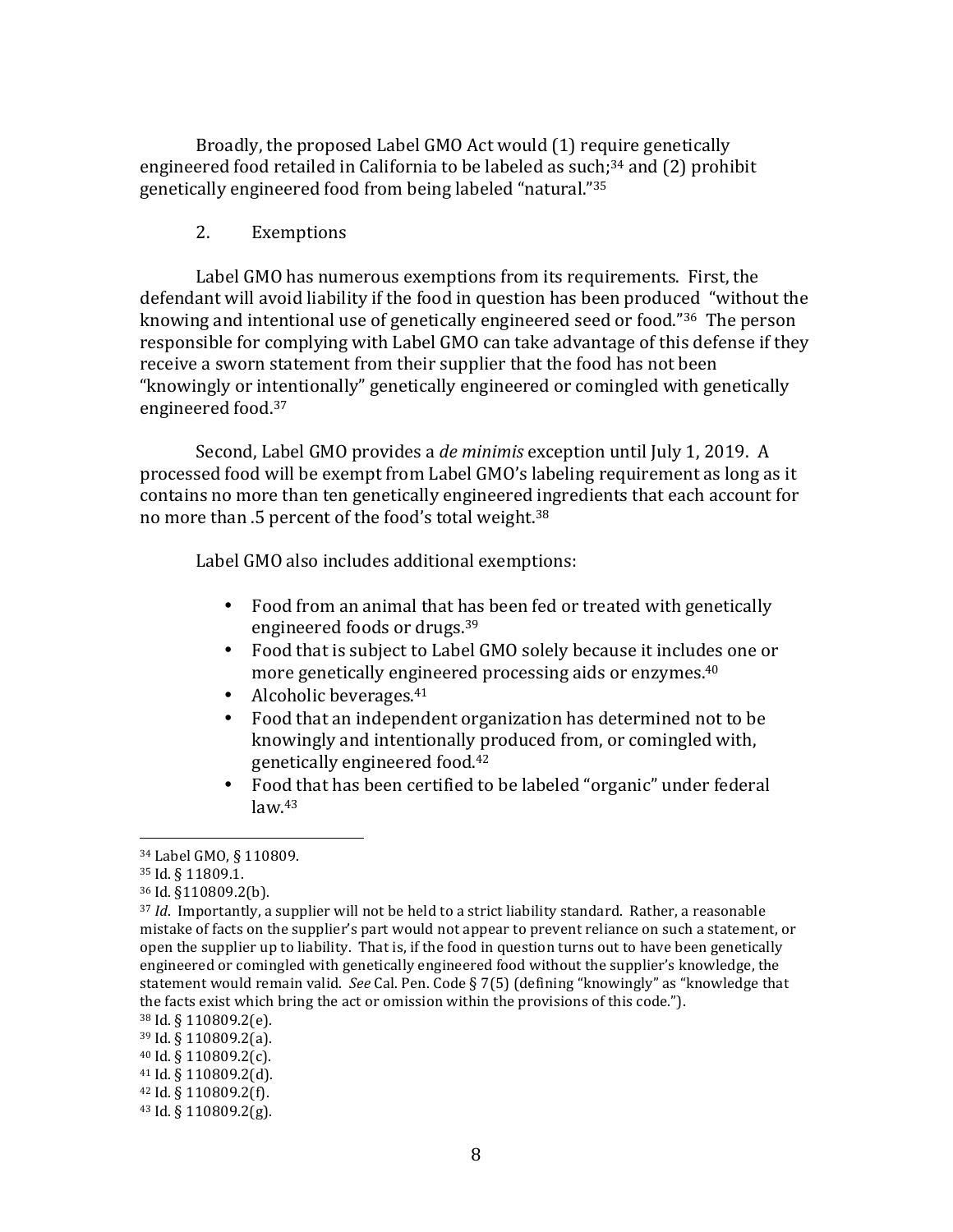- Food sold in restaurants or that is otherwise prepared for immediate human consumption.<sup>44</sup>
- Medical food. $45$

#### 3. Enforcement and Penalties

Public officials and private citizens can sue to enforce Label GMO through two means. First, Label GMO provides that "any person may bring an action in superior court  $\dots$  and the court shall have jurisdiction  $\dots$  to grant a temporary or permanent injunction restraining any person from violating any provision [of Label GMO]."<sup>46</sup> In addition to obtaining injunctive relief, the court may award the person bringing the suit "reasonable attorney's fees and all reasonable costs incurred in investigation and prosecuting the action as determined by the court." $47$ 

Second, a person can bring an action under the California Legal Remedies Act (CLRA) on her own behalf and also on behalf of similarly situated consumers.<sup>48</sup> Label GMO does not require the plaintiff to "establish specific damage from, or prove any reliance on, the alleged violation." $49$  Under the CLRA, the plaintiff must provide the defendant notice of the alleged violations, and the defendant has thirty days in which to cure the alleged violation through "correction, repair, replacement, or other remedy."<sup>50</sup> If the defendant cures the violation, "no action for damages may be maintained."<sup>51</sup> Further, a plaintiff cannot collect damages if the defendant's violation was an accident and the defendant takes appropriate remedial action.<sup>52</sup>

&&&&&&&&&&&&&&&&&&&&&&&&&&&&&&&&&&&&&&&&&&&&&&&&&&&&&&&

52 Id. § 1784:

<sup>44</sup> Id. § 110809.2(h).

 $45$  Id. § 110809.2(i).

<sup>46</sup> Label GMO, Section 4.

<sup>47</sup> Id.

<sup>&</sup>lt;sup>48</sup> Label GMO § 110809.4. Specifically, Label GMO provides that a violation of the labeling and disclosure requirements shall be deemed a violation of Cal Civ. Code § 1770(a)(5), which prohibits as an unfair or deceptive act or practice "representing that goods or services have sponsorship, approval, characteristics, ingredients, uses, benefits, or quantities which they do not have." The CLRA allows both individual and class actions. See Cal. Civ. Code §§ 1780(a),1781(a). Only consumers have standing to bring a case under the CLRA. See Von Grabe v. Sprint PCS, 312 F. Supp. 2d 1285, 1303 (S.D. Cal. 2003).

<sup>49</sup> Label GMO § 110809.4.

 $50$  Cal. Civ. Code § 1782(a). The notice provision of the CLRA is strictly applied, and if not followed precisely will result in dismissal of a CLRA claim. See Von Grabe, 312 F. Supp. 2d at 1303-04; *Outboard Marine Corp. v. Superior Ct.*, 52 Cal. App. 3d 30, 40-41 (1975).

 $51$  Id. § 1782(b). In the class action context, no action for damages can be maintained if the alleged violator had made reasonable efforts to identify and notify all consumers in the class that they will cure the violation upon their request, the violation has been cured, and the alleged violator has ceased engaging in the alleged illegal acts. Id. at  $\S 1782(c)(1)-(4)$ .

No award of damages may be given if the [defendant] proves that such a violation was not intentional and resulted from a bona fide error notwithstanding the use of reasonable procedures adopted to avoid any such error; and (b) makes an appropriate correction, repair or replacement or other remedy of the goods and services .....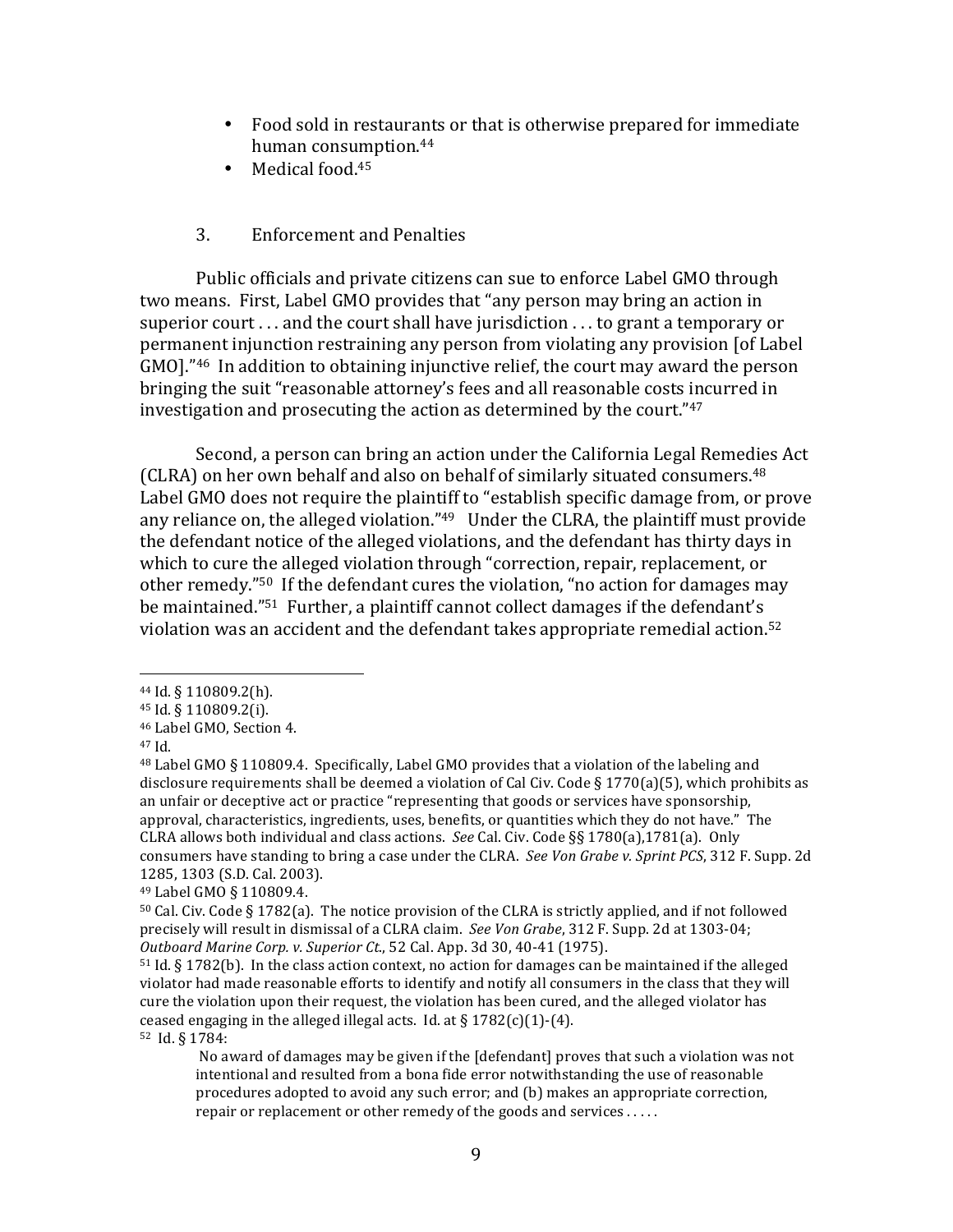As in a direct suit for injunctive relief under Label GMO, a private plaintiff invoking the CLRA has the burden of proving that the food product in question was genetically engineered. Further, all the exceptions provided in Label GMO will apply to an action under the CLRA as well.

In a CLRA action, a defendant is potentially liable for:  $(1)$  actual damages;  $(2)$ restitution; (3) punitive damages; (4) "any other relief the court deems proper." $53$ Label GMO provides that a violation of either provision will "be deemed to cause damages in at least the amount of the actual or offered retail price of each package or product alleged to be in violation."<sup>54</sup> Further, the plaintiff can sue to enjoin the practice alleged to violate Label GMO. As in a suit directly under Label GMO, a defendant in a successful CLRA action also will be liable for court costs and the plaintiff's attorney's fees.<sup>55</sup>

# **II. A COMPARISON OF LABEL GMO AND PROPOSITION 65**

Label GMO and Proposition 65 are similar in some respects. First, both are designed to increase the amount of information available to consumers. Second, both Label GMO and Proposition 65 provide private rights of action and do not require the plaintiff to prove actual damages. At the same time, however, these two provisions differ in important ways with respect to their breadth and the certainty they provide to businesses. These differences are likely to be highly germane for their relative propensities to spur private litigation.

First, Label GMO would cover a much narrower slice of the economy than Proposition 65. Proposition 65 covers exposure to over 800 chemicals, and it applies to all businesses with respect to their actions as producers and employers. Label GMO, on the other hand, applies only to genetically modified food sold at retail, and excludes medical food and food sold for instant human consumption. Because Label GMO simply would apply to a smaller economic sector and provide more exemptions than Proposition 65, it is likely to generate fewer opportunities for claims to arise.

Second, Label GMO likely would provide greater certainty to businesses with respect to their compliance than Proposition 65. For example, to be assured of compliance with Proposition 65 a business must know the extent to which it is exposing the public to any of more than 800 chemicals, and whether this exposure is above the threshold level. Because OEHHA has provided safe harbor threshold levels for only around 300 of the listed chemicals, even when a business is aware that it may be creating exposure to a listed chemical, it still may not know with

 $53$  Id. § 1780(a).

<sup>54</sup> Label GMO § 110809.4.

<sup>55</sup> Cal. Civ. Code § 1780(e).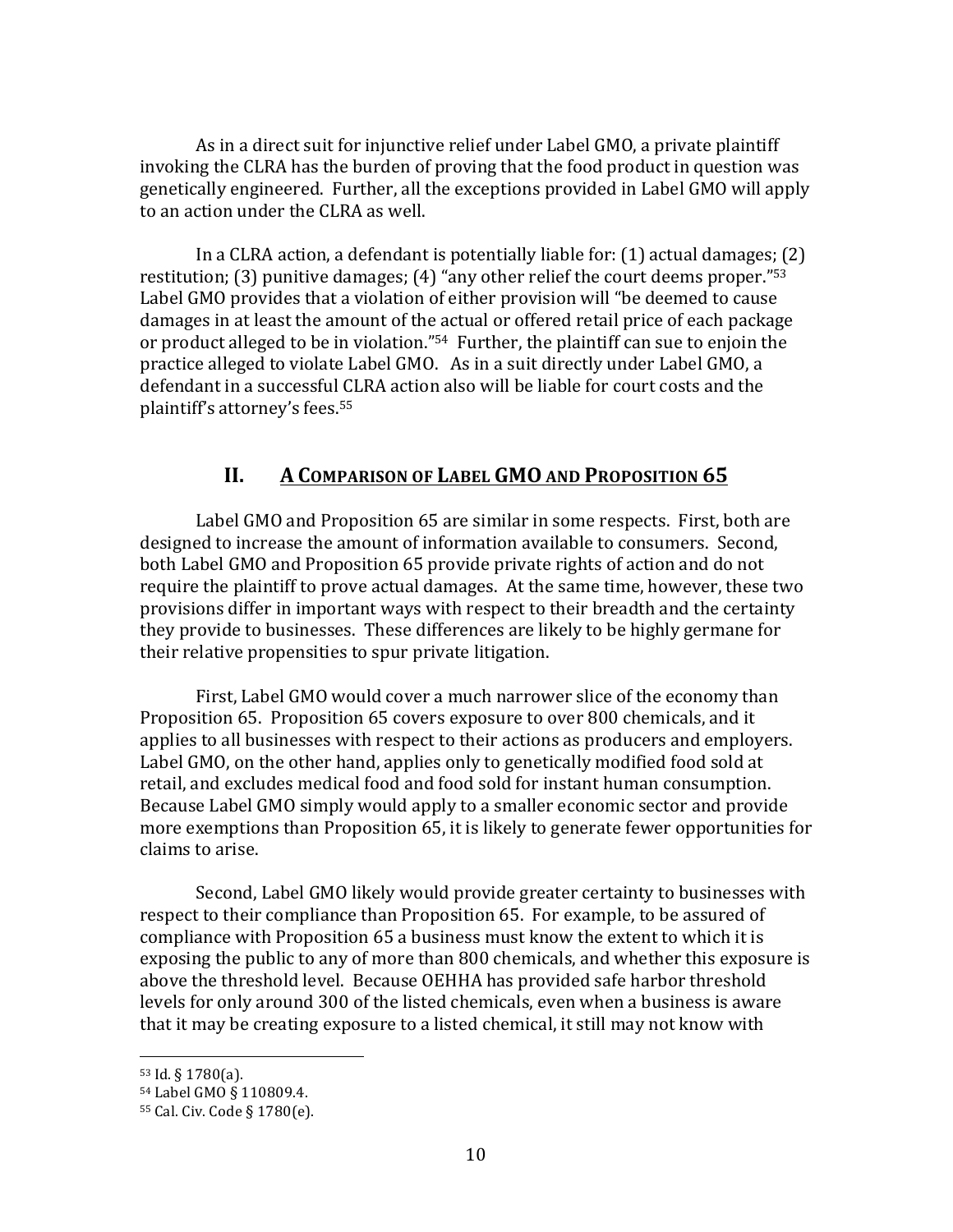certainty whether the exposure is either below the "no significant risk" or "no observable effect" levels.<sup>56</sup> As one court has observed, "in the case of a negligible, even microscopic 'exposure,' ... it may take a full scale scientific study to establish the amount of the carcinogen is so low that there is no need for a warning  $\dots$ ."<sup>57</sup>

Label GMO, on the other hand, provides specific *product composition* thresholds: up to ten ingredients that contribute no more than .5 percent of total weight until 2019, and zero thereafter. Because thresholds are certain and the focus is on product composition rather than public exposure, testing requirements under Label GMO are more straightforward and therefore will provide businesses with a greater degree of certainty with respect to compliance. What's more, as discussed above, a party would be able to rely on a sworn statement from a supplier that the food in question has not been knowingly or intentionally genetically modified, in which case the party would not be required to have its product tested.

To the extent that Label GMO provides businesses more certainty with respect to their compliance than Proposition 65, it is likely to stimulate fewer legal actions. If the legal standard is uncertain, a truly non-culpable business will be more likely to settle with a plaintiff because it will erroneously over-discount its probability of prevailing at trial.<sup>58</sup> This uncertainty is what drives abusive litigation in the Proposition 65 context; confronted with the choice of either risking large damage awards – and even larger attorneys' fees – on the chance that it can prove exposure levels below an uncertain threshold or settling, the rational business will almost always choose to settle.<sup>59</sup>

On the other hand, when parties know to a high degree of certainty that they are in compliance with a legal standard, they are less likely to settle a baseless claim because they know that are likely to prevail at trial. Aware that defendants are

&&&&&&&&&&&&&&&&&&&&&&&&&&&&&&&&&&&&&&&&&&&&&&&&&&&&&&&

The burden shifting provisions make it virtually impossible for a private defendant to defend a warning action on the theory that the *amount* of carcinogenic exposure is so low as to pose "no significant risk" short of actual trial.  $\ldots$  Needless to say, these provisions make the instigation of Proposition  $65$  litigation easy – and almost absurdly easy at the pleading and pretrial stages.

<sup>&</sup>lt;sup>56</sup> For example, sellers of fish oil supplements recently settled with private plaintiffs regarding the presence of PCBs and dioxins in their products. OEHHA did not have safe harbor levels for these chemicals. See GOED, Proposition 65 Settlement Approved for Omega-3 Products (Feb. 4, 2012), at http://www.goedomega3.com/images/stories/files/prop%2065%20press%20release-1.pdf.

<sup>57</sup> *Consumer Def. Group*, 137 Cal. App. 4<sup>th</sup> at 1215.

<sup>58</sup> More technically, if the defendant estimates the true position of his case along a continuum of behavior (from legal to illegal) with a large amount of error, he will assign more weight to the probability that his actions are unlawful than if he measures his position accurately. The tendency to settle with uncertain standards and large stakes is exacerbated if the defendant is risk averse. 59 As one court noted:

*Consumer Def. Group*, 137 Cal. App. 4<sup>th</sup> at 1214-15. See also id. at 1210 (referring to the Proposition 65 suit in Consumers Def. Group and another case as "extortion" and an attempt to "shake [the defendants] down for attorneys fees").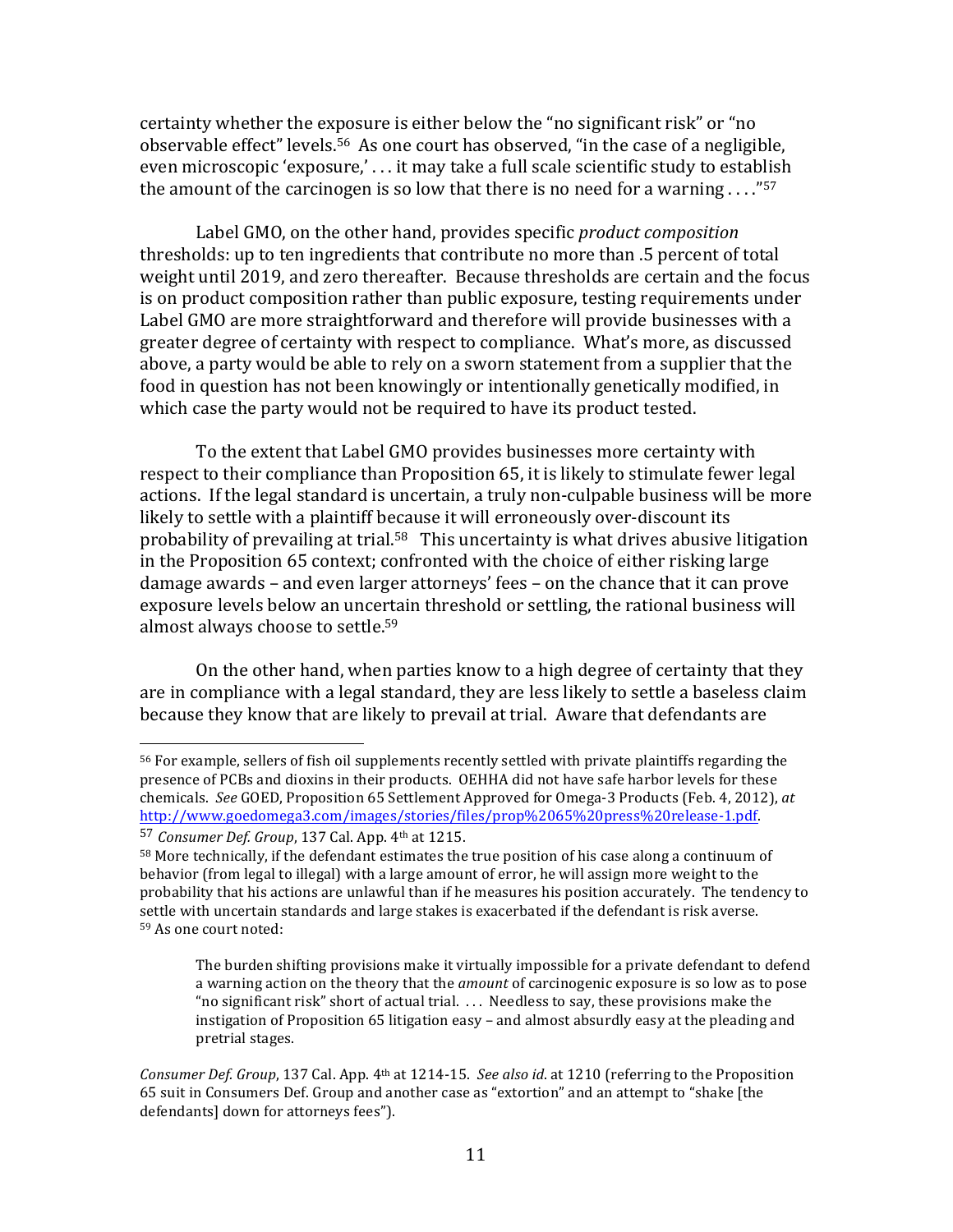likely to know whether they are in compliance, plaintiffs will be less likely to bring claims against non-culpable defendants in the first place. In this manner, there are reasons to believe that Label GMO will stimulate fewer private suits designed only to extort settlements.

Finally, Label GMO has relatively more exemptions than Proposition 65. Apart from the uncertain *de minimis* threshold levels of exposure (discussed above), Proposition 65 provides only three, relatively narrow, exemptions from its otherwise broad reach: businesses employing fewer than ten people; instances where federal warning requirements preempt Proposition 65; and naturally occurring exposure from food, which is difficult to show given the lack of established levels of Proposition 65 chemicals that occur naturally in food.<sup>60</sup>

By contrast, Label GMO provides businesses with several means to avoid suit altogether. For example, Label GMO provides an absolute defense for any party that relies on a sworn statement from its supplier that the food in question was not knowingly or intentionally genetically engineered, or comingled with genetically engineered food. This defense allows businesses that unknowingly mislabel products an inexpensive means to defeat private suits early without having to pay plaintiffs' legal fees.

Similarly, a business that cures its violation – either after receiving notice from a plaintiff or following a violation that results from a "bona fide error" – cannot be sued under Label GMO for damages. That a defendant put on notice of its violation may take ameliorative action to avoid suit – for example, correctly labeling its product or changing its formulation, and providing refunds to consumers who purchased mislabeled products – will reduce *ex ante* incentives for plaintiffs to bring Label GMO actions in the first place.

Label GMO, moreover, exempts food derived from animals fed genetically engineered foods or drugs, or including genetically engineered processing aids or enzymes, food in restaurants, medical food, and food that has been independently certified not to be genetically engineered. In general, the incentive to pursue a claim is motivated by the expected payoff from commencing litigation. The expected payoff is composed of two elements: the expected award and the costs of litigation. The expected award, in turn, is a function both of the probability of prevailing with one's claim and the monetary value of the award.<sup>61</sup> Assuming costs

&&&&&&&&&&&&&&&&&&&&&&&&&&&&&&&&&&&&&&&&&&&&&&&&&&&&&&&

 $EV = P*D - (1-P)*C$ ,

<sup>&</sup>lt;sup>60</sup> The "naturally occurring " exemption appears costly and difficult to show. See *People v. Tri-Union* Seafoods, LLC, 171 Cal. App. 4<sup>th</sup> 1549, 1575 (2009) (upholding a trial court finding that mercury in tuna was naturally occurring, but noting that because "scientific research on issues such as the source of methylmercury in the ocean is on going" trial court determinations on whether a chemical is naturally occurring fro Proposition 65 exemption purposes are limited to "the stated of the scientific inquiry *at a given point in time*") (emphasis in original).

 $61$  More technically, in the case where a successful plaintiff will recover attorney's fees, the expected value of a case for the plaintiff (EV) can be written as: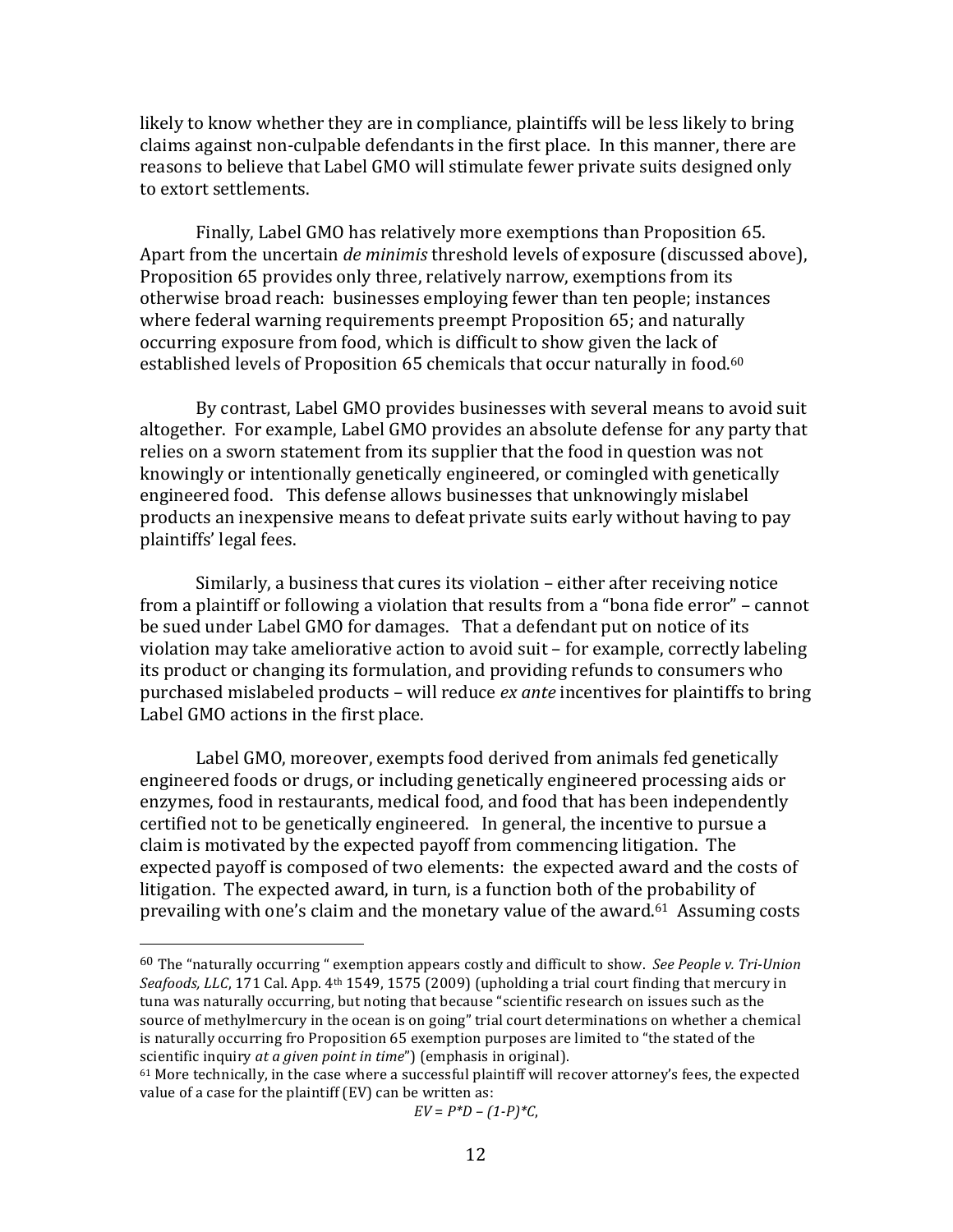and damages under Proposition 65 and Label GMO are similar, if the numerous exceptions under Label GMO reduce the relative probability of a plaintiff prevailing, these factors will reduce the expected value of a Label GMO suit relative to a Proposition 65 suit. This condition, in turn, will tend to diminish the marginal incentive to bring a suit under Label GMO relative to Proposition 65.62

### **CONCLUSION**

Label GMO and Proposition 65 both are designed to help the public make more informed choices. Like Proposition 65, moreover, Label GMO provides a private right of action to enforce its provisions. Compared to Proposition 65, however, Label GMO covers less economic activity, provides more exemptions from its provisions, and is likely to provide greater certainty for businesses. These important differences substantially reduce the potential for Label GMO to foster the type of abusive private litigation associated with Proposition 65.

&&&&&&&&&&&&&&&&&&&&&&&&&&&&&&&&&&&&&&&&&&&&&&&&&&&&&&&&&&&&&&&&&&&&&&&&&&&&&&&&&&&&&&&&&&&&&&&&&&&&&&&&&&&&&&&&&&&&&&&&&&&&&&&&&&&&&&&&&&&&&&&&&&&&&&&&&&&&&&&&&&&&

where  $P$  is the probability that the plaintiff prevails at trial,  $D$  are damages collected if the plaintiff wins, and C represents the costs (including attorney's fees) of pursuing a claim.  $62$  Lower awards (*D*) or higher costs (*C*) in a Label GMO case relative to a Proposition 65 case will tend to exacerbate this tendency.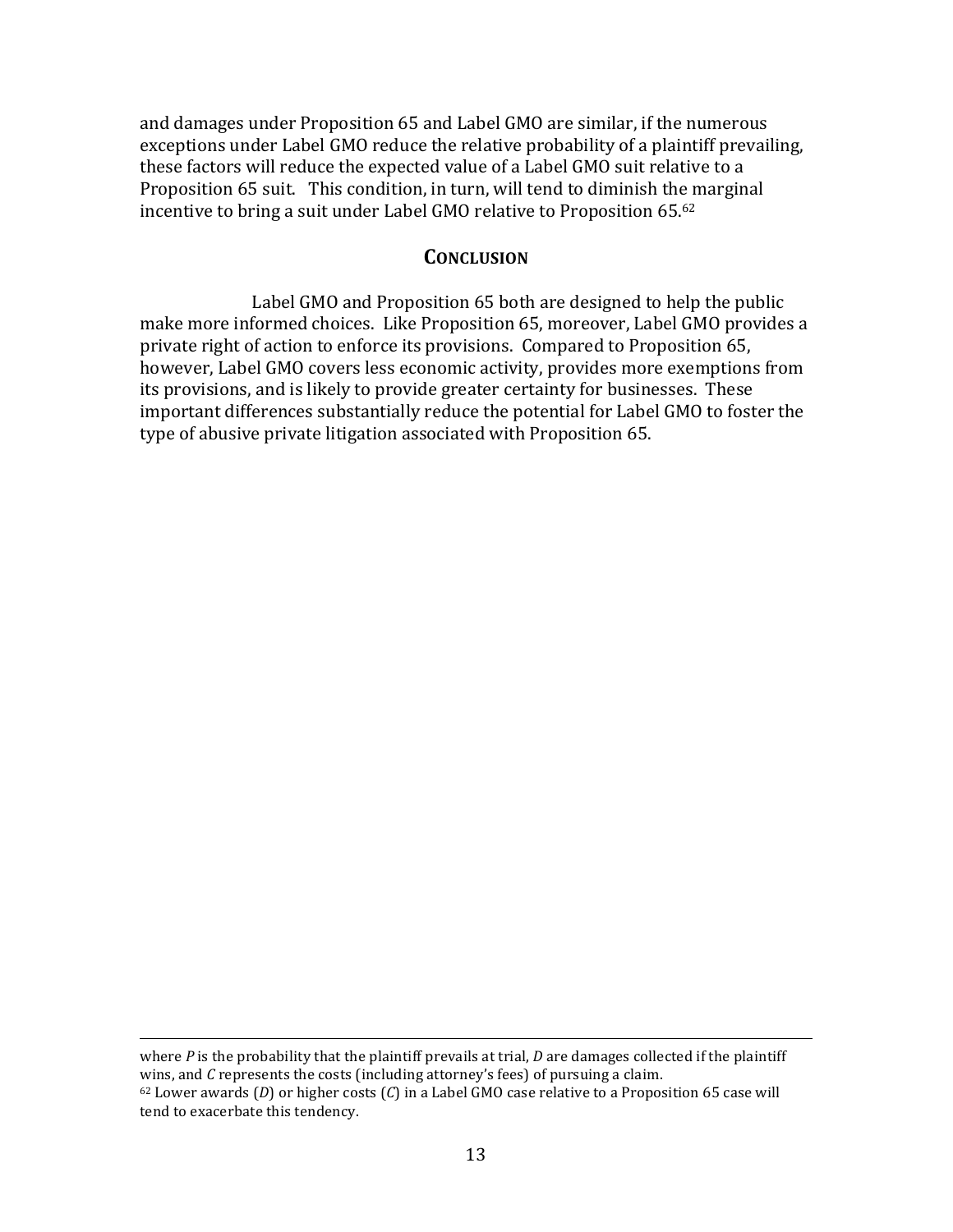# **JAMES CAMPBELL COOPER**

### **Employment:**

| 2011-Present:   | Research Professor and Lecturer in Law, George Mason University<br>School of Law, Arlington, VA                                                          |
|-----------------|----------------------------------------------------------------------------------------------------------------------------------------------------------|
| $2009 - 2011$ : | Advisor for Commissioner William E. Kovacic, Federal Trade<br>Commission, Washington, D.C.                                                               |
| $2006 - 2011$ : | Adjunct Professor, Johns Hopkins University, Washington, D.C.                                                                                            |
| 2003-2009:      | Office of Policy Planning, Federal Trade Commission, Washington,<br>D.C.                                                                                 |
|                 | $\Box$ Served as Acting Director (Jan. 2009-May 2009), Deputy Director (2005-2008),<br>Assistant Director (2004-2005), and Attorney Advisor (2003-2004). |
| $2000 - 2003$ : | Associate, Antitrust Group, Crowell & Moring LLP, Washington, D.C.                                                                                       |

#### **Education:**

- Ph.D. Economics, Emory University, 2003 (Dissertation Advisor: Paul Rubin)
- J.D., *Magna Cum Laude*, George Mason University School of Law, 2000 (member of *George Mason Law Review*; Levy Fellow)
- M.A. Economics, University of South Carolina, 1991
- B.A. International Relations, University of South Carolina, 1990

#### **Published Papers and Book Chapters:**

- *Biased Regulators and Antitrust Policy* (forthcoming, J.L. ECON. & POLICY) (with William E. Kovacic)
- *Behavioral Economics: Implications for Regulatory Behavior*, 41 J. REG. ECON. 41 (2012) (with William E. Kovacic)
- *There is a Time to Keep Silent and a Time to Speak, the Hard Part is Knowing Which is Which: Striking the Balance Between Privacy Protection and the Flow of Health Care Information*, 16 MICH. TECH. & TELECOM. L. REV. 279 (2010) (with Daniel Gilman)
- *US Convergence with International Competition Norms: Antitrust Law and State Restraints on Competition*, 90 BOSTON UNIV. L. REV. 1555 (2010) (with William E. Kovacic)
- *The Pattern Exception to the Noerr-Pennington Doctrine,* in THE *NOERR-PENNINGTON* DOCTRINE, ABA Section of Antitrust Law Monograph Series (2009)
- *The U.S. Federal Trade Commission and Competition Advocacy: Lessons for Latin American Competition Policy*, in LATIN AMERICAN ANTITRUST DEVELOPMENTS (Eleanor M. Fox & D. Daniel Sokol eds., 2009) (with Todd Zywicki)